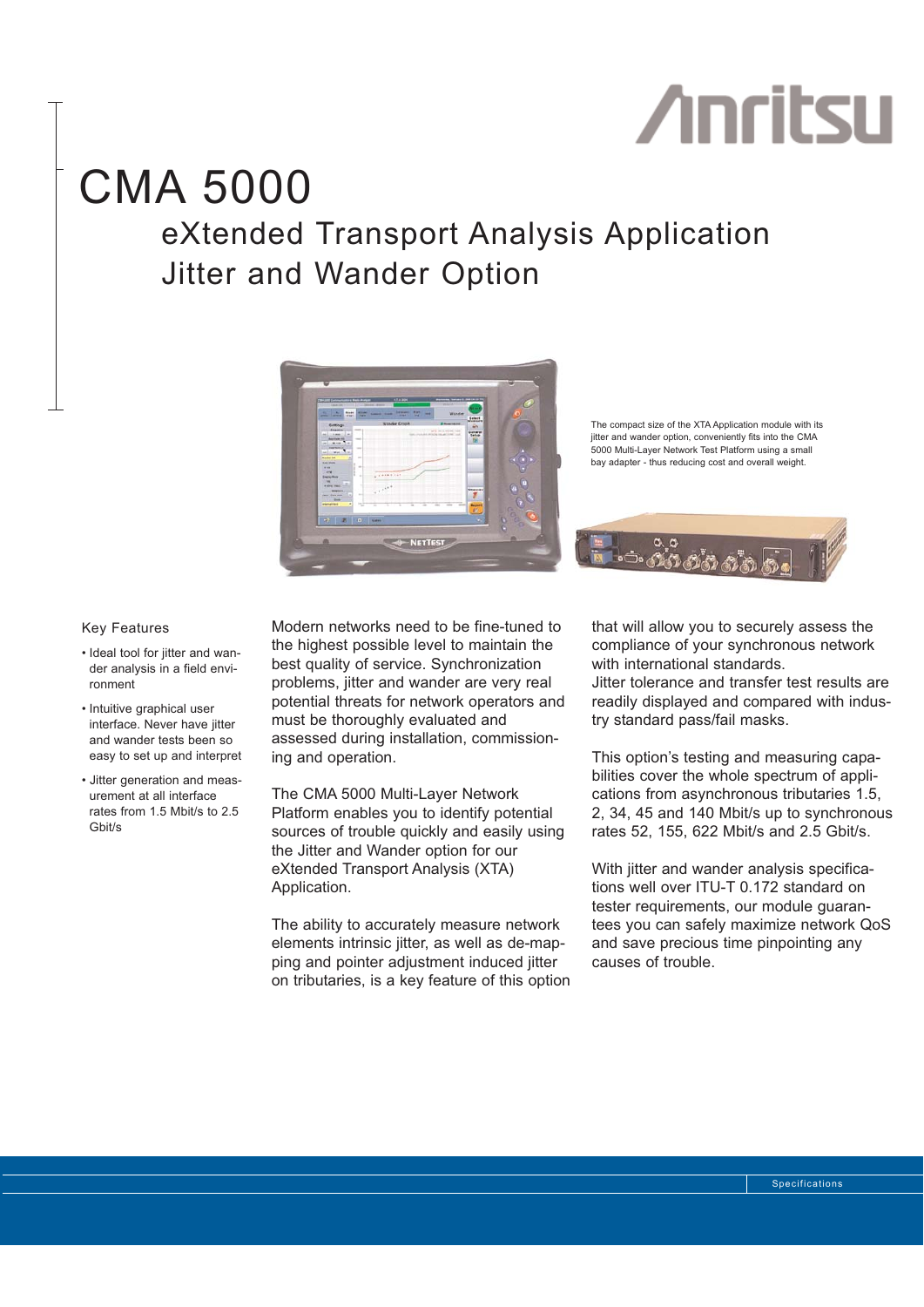# Interfaces and Signal Specifications<sup>1</sup>

### Key Features

- The characteristics of jitter measurements meet or exceed the requirements of ITU-T 0.171 & 0.172 and Telcordia GR.253 standards
- Easily upgradable option for XTA Module

|                                        | Jitter/Wander Generation and Analysis Interfaces     |                                                             | <b>XTA Modules</b>                                                 |                |                 |
|----------------------------------------|------------------------------------------------------|-------------------------------------------------------------|--------------------------------------------------------------------|----------------|-----------------|
| <b>Interfaces</b>                      | SONET/DSn                                            | SDH/PDH                                                     | Rate (Mb/s)                                                        | <b>XTA 622</b> | <b>XTA 2.5G</b> |
| Optical<br>1550 nm &<br>1310 nm $^{2}$ | <b>OC-48</b><br>OC-12<br>$OC-3$                      | STM <sub>16</sub><br>STM4<br>STM1                           | 2488.320<br>622.080<br>155.520                                     |                |                 |
| Electrical <sup>3</sup>                | STS-3<br>STS-1<br>DS <sub>3</sub><br>DS <sub>1</sub> | STM <sub>1e</sub><br>E <sub>4</sub><br>E <sub>3</sub><br>E1 | 155.520<br>51.840<br>139.264<br>34.368<br>2.048<br>44.736<br>1.544 |                |                 |

## Jitter Generation

| <b>Jitter Generation Characteristics</b> |                                                                                                               |  |  |
|------------------------------------------|---------------------------------------------------------------------------------------------------------------|--|--|
| <b>Tx Signals</b>                        | Sinusoïdal jitter generation at all bit rates included in the XTA module configuration                        |  |  |
|                                          | Amplitude Range Up to 240 000 Ul <sup>4</sup>                                                                 |  |  |
|                                          | <b>Frequency Range</b> 0.1 Hz to 20 MHz <sup>4</sup>                                                          |  |  |
| <b>Frequency Shift</b>                   | Programmable frequency offset<br>$-100$ ppm to $+100$ ppm in 0.1 ppm steps<br>For PDH/T-Carrier and SONET/SDH |  |  |



Graphical display of the generated jitter (frequency and amplitude) compared to the recommended maximum tolerable jitter mask of the equipment under test

### Notes:

- <sup>1</sup> All the general specifications of the XTA modules are described in the CMA 5000 eXtended Transport Analysis Application datasheet
- <sup>2</sup> SC/PC connectors
- <sup>3</sup> BNC 75 Ohms connectors (except for DS1 Bantam 100 Ohms)
- 4 Depending on the XTA module configuration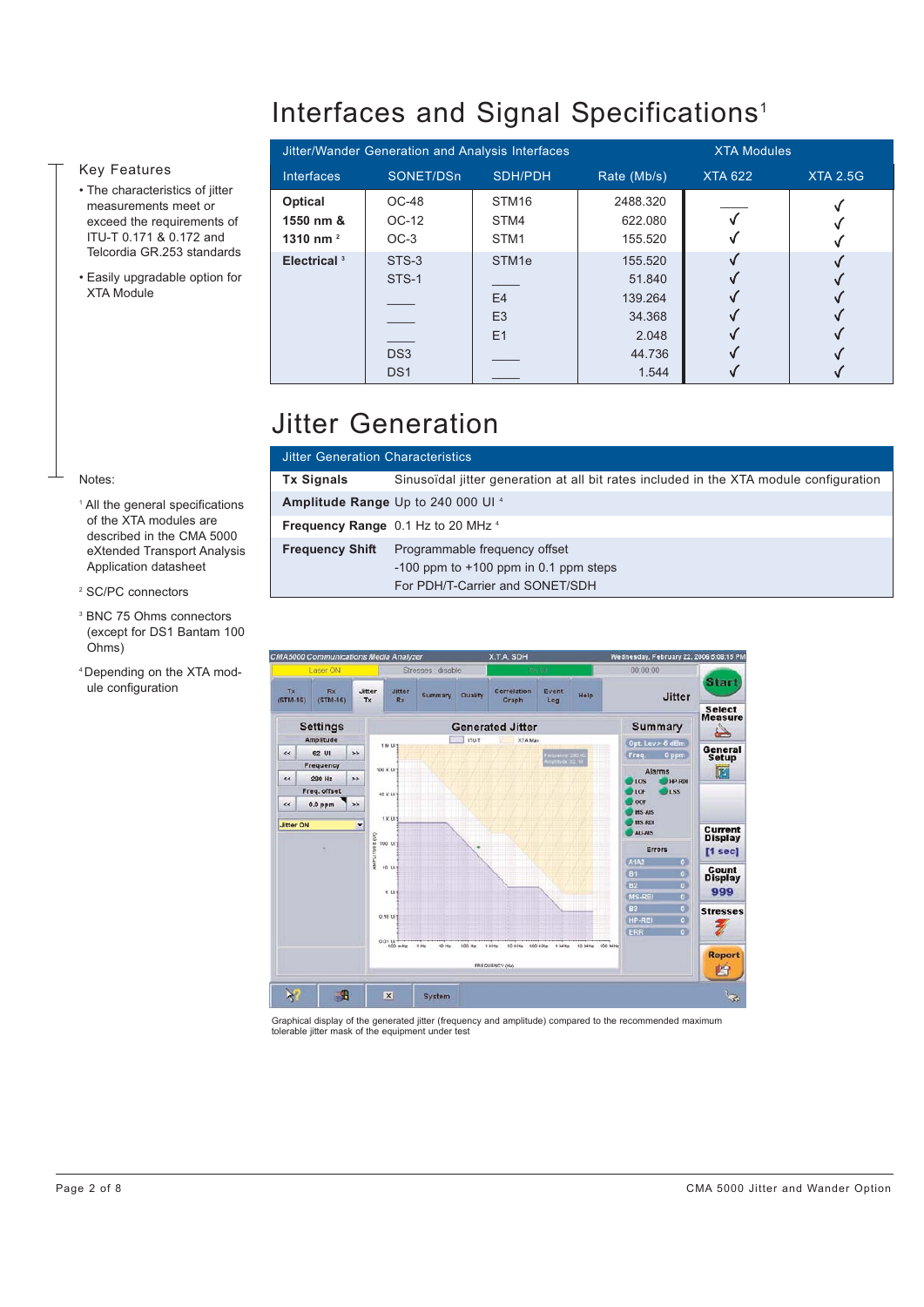| <b>SONET/SDH Jitter Generation Characteristics</b> |               |     |                |                 |                |                |                |
|----------------------------------------------------|---------------|-----|----------------|-----------------|----------------|----------------|----------------|
|                                                    | Amplitude(UI) |     |                | Frequency (KHz) |                |                |                |
| Interfaces                                         | A3            | A2  | A <sub>1</sub> | F <sub>1</sub>  | F <sub>2</sub> | F <sub>3</sub> | F <sub>4</sub> |
| <b>OC-48/</b><br>STM <sub>16</sub>                 | 240000        | 240 | 0.75           | 1               | 4              | 1300           | 20000          |
| $OC-12/$<br>STM4                                   | 60000         | 60  | 0.75           | 1               | 16             | 1300           | 5000           |
| $OC-3/$<br>STM1                                    | 15000         | 15  | 0.75           | 1               | 65             | 1300           |                |



### Key Features

- Built-in maximum tolerable jitter masks
- Extended frequency range for jitter (starting from 0.1 Hz)

Notes: <sup>1</sup> Not defined

Jitter frequency and amplitude can be programmed within the range specified above

| <b>PDH/T-Carrier Jitter Generation Characteristics</b> |                |     |                |                |                |                |       |
|--------------------------------------------------------|----------------|-----|----------------|----------------|----------------|----------------|-------|
|                                                        | Amplitude(UI)  |     |                |                | Frequency (Hz) |                |       |
| <b>Interfaces</b>                                      | A <sub>3</sub> | A2  | A <sub>1</sub> | F <sub>1</sub> | F2             | F <sub>3</sub> | F4    |
| <b>STS-3/</b><br>STM <sub>1e</sub>                     | 15000          | 150 | 0.75           | 100            | 500            | 100K           | 1300K |
| STS <sub>1</sub>                                       | 5200           | 52  | 1              | 100            | 10000          | 520K           | 1000K |
| E4                                                     | 15000          | 150 | 0.75           | 100            | 500            | 100K           | 3500K |
| E <sub>3</sub>                                         | 3500           | 35  | 1              | 100            | 10000          | 350K           | 800K  |
| E <sub>1</sub>                                         | 200            | 20  | 1              | 10             | 1000           | 20K            | 100K  |
| DS <sub>3</sub>                                        | 4500           | 45  | 1.12           | 100            | 10000          | 400K           |       |
| DS <sub>1</sub>                                        | 160            | 16  | 1              | 10             | 1000           | 16K            | 40K   |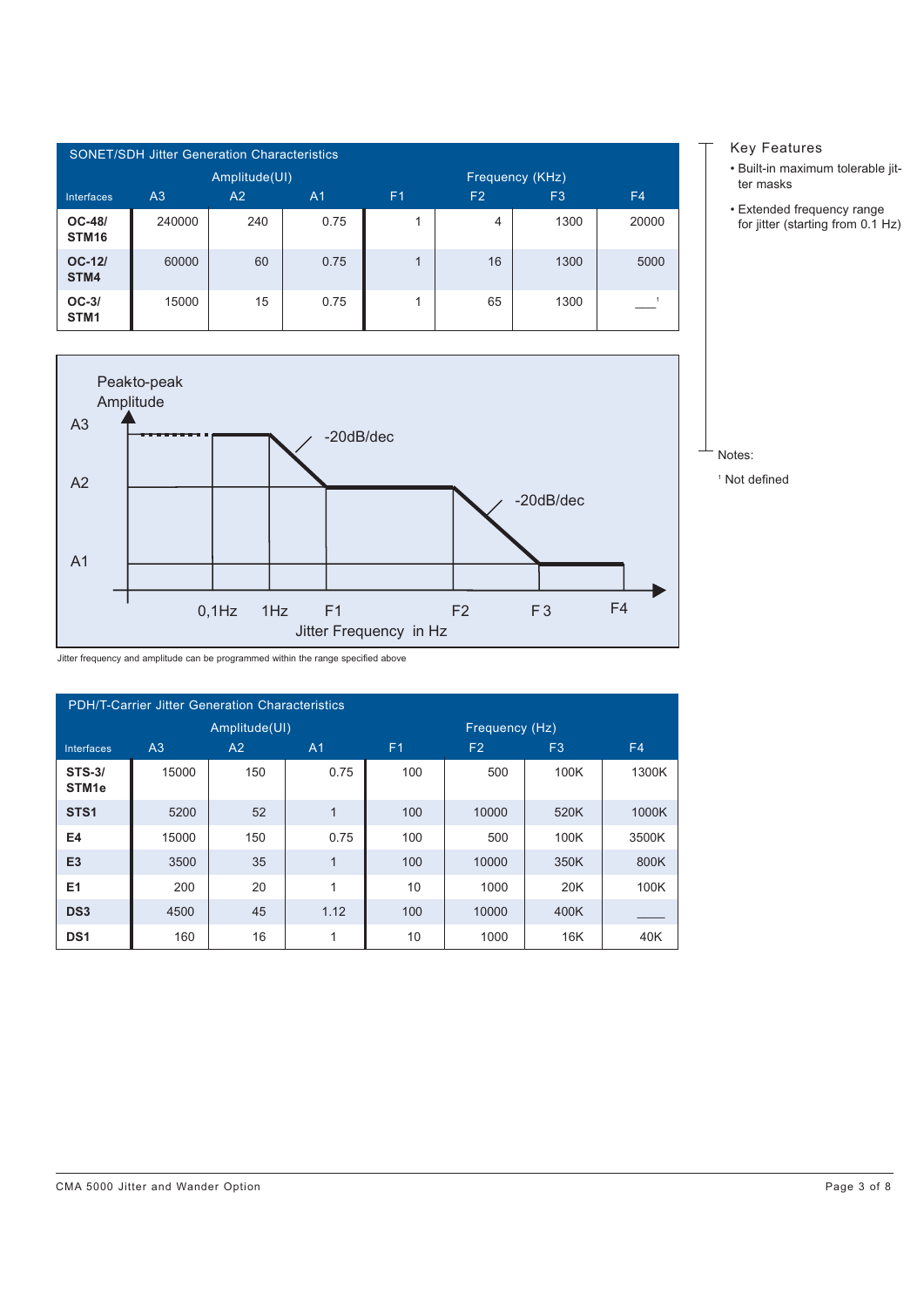## Jitter Measurement

| <b>Key Features</b>                                                                                                                                                                                                    | <b>Jitter Analyzer Characteristics</b> |                                                                                                                                                                                                                                                                                                                                                                                                                                           |
|------------------------------------------------------------------------------------------------------------------------------------------------------------------------------------------------------------------------|----------------------------------------|-------------------------------------------------------------------------------------------------------------------------------------------------------------------------------------------------------------------------------------------------------------------------------------------------------------------------------------------------------------------------------------------------------------------------------------------|
| · Simultaneous analysis of jit-<br>ter peak $+$ , peak $-$ , peak to<br>peak and RMS in each<br>measurement band<br>• Graphical presentation of jit-<br>ter amplitude results versus<br>time<br>• Professional reports | <b>Rx Signals</b>                      | Jitter measurement at all bit rates included in the XTA module configuration<br>Signal Qualification ensures that the incoming signal is in acceptable operating range<br>before starting a jitter measurement, by checking:<br>• Optical/electrical power<br>• Frequency shift (up to 100 ppm)                                                                                                                                           |
|                                                                                                                                                                                                                        | <b>Analysis</b>                        | Alarms and Errors Alarms and errors are analyzed in real time during the jitter measurement:<br>. SDH alarm events: LOS, LOF, OOF, MS-AIS, MS-RDI, AU-AIS, HP-RDI, TU-AIS,<br>LP-RDI, AIS, LSS, HITS<br>. SONET alarm events: LOS, LOF, OOF, AIS-L, RDI-L, AIS-P, RDI-P, AIS-V, RDI-V, AIS,<br>LSS, HITS<br>• SDH error events: B1, B2, MS-REI, B3, V5, HP-REI, LP-REI, LSS<br>• SONET error events: B1, B2, REI-L, REI-P, V5, REI-V, LSS |
|                                                                                                                                                                                                                        |                                        | <b>Optical Sensitivity</b> The optical input power must be in the range of -8 to -13 dBm for accurate measurement                                                                                                                                                                                                                                                                                                                         |
| <b>Notes</b><br><sup>1</sup> RMS: Root Mean Square<br>$2$ At 20 dB/dec                                                                                                                                                 | <b>Measurement</b><br><b>Ranges</b>    | Amplitude:<br>• Peak to Peak: 0 to 128 UI p-p<br>$\cdot$ RMS <sup>1</sup> : 0 to 64 UI rms<br>Maximum resolution:<br>• Peak to Peak: 0.001 UI p-p<br>• RMS <sup>1</sup> : 0.001 UI rms                                                                                                                                                                                                                                                    |
|                                                                                                                                                                                                                        | <b>Built-in Filters</b>                | Range from 10 Hz to 20 MHz<br>. High-Pass filters at 20 dB/dec for HP1, HP2 and HPrms<br>• Low pass filters at 60 dB/dec for LP                                                                                                                                                                                                                                                                                                           |
|                                                                                                                                                                                                                        | <b>Amplitude</b><br><b>Results</b>     | • Positive Peak, Negative Peak, Peak to Peak, RMS <sup>1</sup><br>• Current and maximum values are displayed in numerical or graphical form                                                                                                                                                                                                                                                                                               |

| Jitter Measurement Filters Characteristics |            |            |                  |                   |  |
|--------------------------------------------|------------|------------|------------------|-------------------|--|
| <b>Interfaces</b>                          | HP1 Hz     | HP2 KHz    | LP KHz           | <b>HPrms KHz</b>  |  |
|                                            | (20dB/dec) | (20dB/dec) | (60dB/dec)       | (20dB/dec)        |  |
| <b>OC-48/STM16</b>                         | 5000       | 1000       | 20000            | 12                |  |
| OC-12/STM4                                 | 1000       | 250        | 5000             | $12 \overline{ }$ |  |
| OC-3/STM1                                  | 500        | 65         | 1300             | 12                |  |
| STS-3/STM1e                                | 500        | 65         | 1300             | 12                |  |
| <b>STS-1</b>                               | 100        | 20         | 400 <sup>2</sup> | 12                |  |
| E4                                         | 200        | 10         | 3500             | 12                |  |
| E <sub>3</sub>                             | 100        | 10         | 800              | 12                |  |
| E1                                         | 20         | 18         | 100              | 12                |  |
| DS <sub>3</sub>                            | 10         | 30         | 400 <sup>2</sup> | 12                |  |
| DS <sub>1</sub>                            | 10         | 8          | 40 <sup>2</sup>  | 12                |  |

Filters with frequency break points

| threshold)     | The jitter measurement counts the number of seconds with hits (jitter exceeding a user specified                 |
|----------------|------------------------------------------------------------------------------------------------------------------|
| <b>Results</b> | 'Hit second' count is displayed numerically<br>Each second with a jitter hit is recorded in the 'Event Log' file |

## Notes

- <sup>1</sup> RMS: Root Mean Squa
- <sup>2</sup> At 20 dB/dec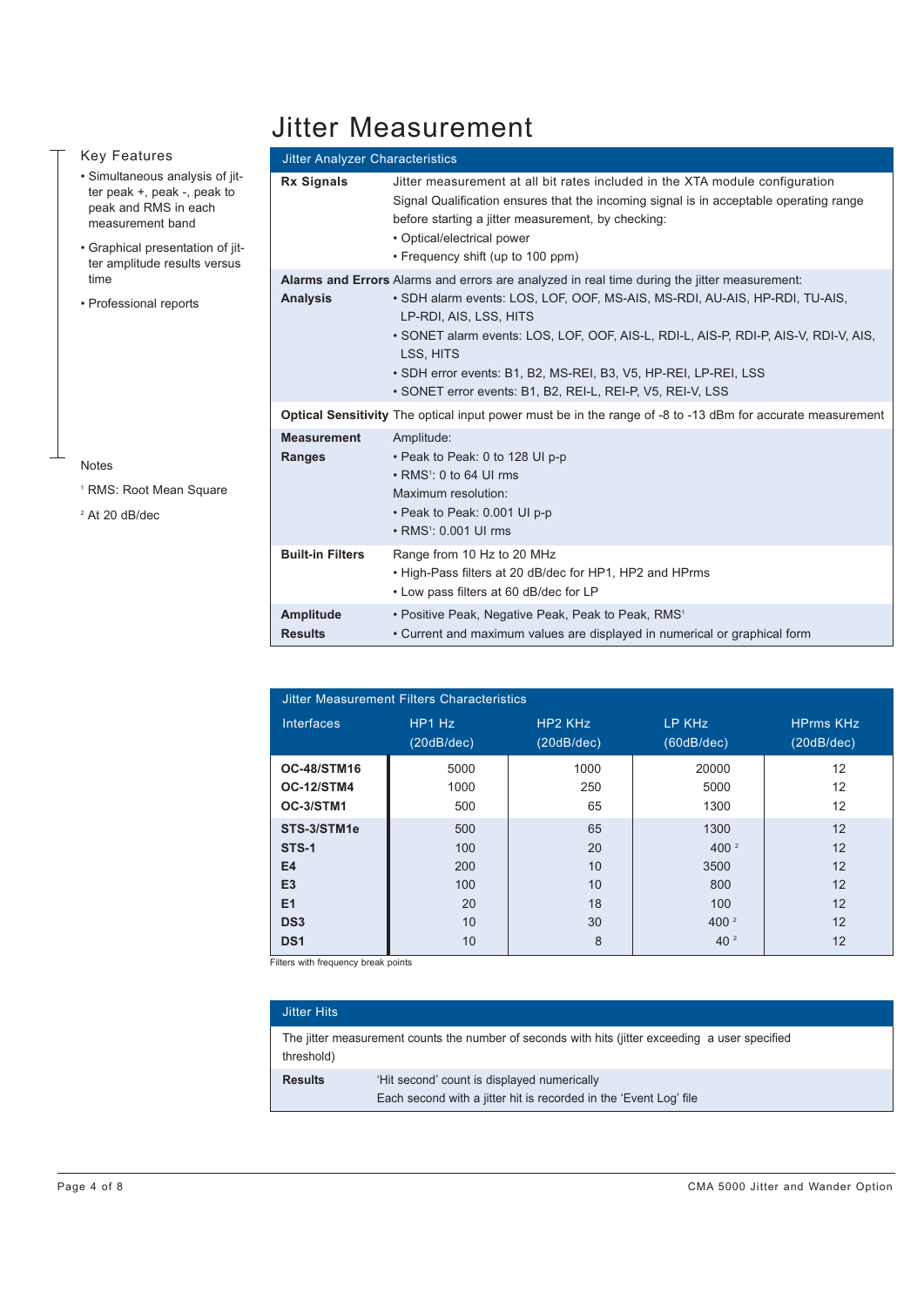Jitter Tolerance

**An optimized algorithm increases jitter amplitude until occurence of an error in the received signal. A fast tolerance mode is also available. It allows a more rapid assessment of the jitter performance of the system under test.**

| <b>User Selectable</b><br><b>Mask</b> | The jitter Tolerance measurement is automatically performed and compared with<br>predefined standard masks:<br>• PDH: ITU-T G.823 low and high Q masks<br>• T-Carrier: ITU-T G.824 and Telcordia GR.499 masks, category 1 and 2<br>• SDH: ITU-T G.825 masks<br>• SONET: Telcordia GR.253 masks<br>Independent transmit and receive tributaries can be selected |
|---------------------------------------|----------------------------------------------------------------------------------------------------------------------------------------------------------------------------------------------------------------------------------------------------------------------------------------------------------------------------------------------------------------|
| <b>Results</b>                        | The results are displayed in a graph with masks or a table with a clear PASS/FAIL<br>message                                                                                                                                                                                                                                                                   |

#### Jitter Transfer

Jitter Transfer measurement defines the ratio between the output jitter amplitude and the input jitter amplitude versus the jitter frequency for a given bit rate

| <b>Jitter Transfer</b> | Jitter Transfer measurement is automatically performed and compared with ITU-T G.741,                                                                                  |
|------------------------|------------------------------------------------------------------------------------------------------------------------------------------------------------------------|
| Pass Masks             | G.742, G.783 and Telcordia GR.253, GR.499 specifications                                                                                                               |
| Frequency              | Up to 20 MHz                                                                                                                                                           |
| <b>Results</b>         | The results are displayed in tabular format or plotted on a graph showing the gain versus<br>frequency. The pass mask is displayed on the graph as well as the results |

### Jitter Pointer Analysis

| Compliance with recommendation ITU-T G.783. Pointer sequences are programmable   |                                                                                    |  |  |  |
|----------------------------------------------------------------------------------|------------------------------------------------------------------------------------|--|--|--|
| <b>Results</b>                                                                   | The unit generates pointer sequences and simultaneously analyzes the output jitter |  |  |  |
| of the device under test. Results are displayed in a numerical or graphical form |                                                                                    |  |  |  |



All errors, alarms and jitter information are presented simultaneously on one easy to read display

### Key Features

- Automatic jitter tolerance and transfer function measurements
- Graphical results are displayed according to ITU-T / Telcordia templates
- User programmable or ITU-T G.783 pointer movement sequences to analyse pointer and mapping jitter
- Quick appraisal of jitter spectral content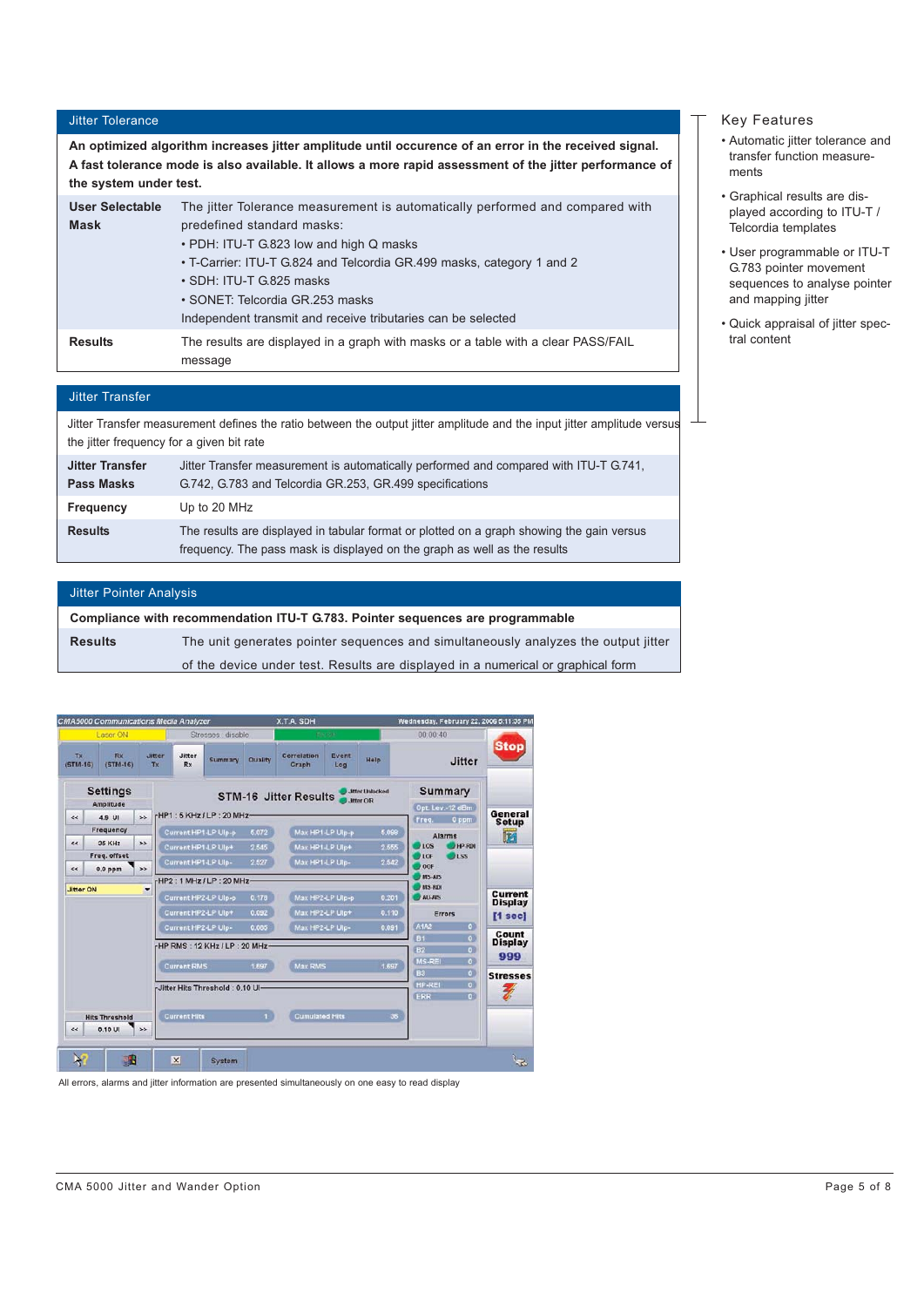## Wander Generation

## Key Features

- Built-in wander masks
- Wander generation at all implemented bit rates

| <b>Wander Generation Characteristics</b>                |                                                                                                                                                    |  |  |
|---------------------------------------------------------|----------------------------------------------------------------------------------------------------------------------------------------------------|--|--|
| <b>Tx Signals</b>                                       | Sinusoïdal wander generation at all bit rates included in the XTA module configura<br>tion                                                         |  |  |
| <b>Amplitude Range</b> Up to 100 $\mu$ s <sup>1</sup>   |                                                                                                                                                    |  |  |
| <b>Frequency Range</b> 10 $\mu$ Hz to 10Hz <sup>1</sup> |                                                                                                                                                    |  |  |
| <b>Frequency Shift</b>                                  | Programmable frequency offset (only with internal clock reference)<br>$-100$ ppm to $+100$ ppm in 0.1 ppm steps<br>For PDH/T-Carrier and SONET/SDH |  |  |

## SONET/T-Carrier Wander Generation Characteristic

| <u>o o i ili vullivi trulluvi oviiviutivii oliuluvtolivuv</u> |                 |                      |          |  |  |  |
|---------------------------------------------------------------|-----------------|----------------------|----------|--|--|--|
| <b>Interfaces</b>                                             | <b>Bit Rate</b> | A <sub>2</sub> in UI | A1 in UI |  |  |  |
|                                                               | Mbit/s          | From 10µHz to 1Hz    | at 10Hz  |  |  |  |
| <b>OC-48</b>                                                  | 2488.320        | 240 000              | 24 000   |  |  |  |
| <b>OC-12</b>                                                  | 622.080         | 60 000               | 6000     |  |  |  |
| $OC-3$                                                        | 155.520         | 15 000               | 1500     |  |  |  |
| STS-3                                                         | 155.520         | 15 000               | 1500     |  |  |  |
| STS-1                                                         | 51.840          | 5200                 | 520      |  |  |  |
| DS <sub>3</sub>                                               | 44.736          | 4500                 | 450      |  |  |  |
| DS <sub>1</sub>                                               | 1.544           | 160                  | 16       |  |  |  |



Wander amplitude mask for SONET/SDH

| <b>SDH/PDH Wander Generation Characteristics</b> |                 |                      |          |  |
|--------------------------------------------------|-----------------|----------------------|----------|--|
| <b>Interfaces</b>                                | <b>Bit Rate</b> | A <sub>2</sub> in UI | A1 in UI |  |
|                                                  | Mbit/s          | From 10µHz to 1Hz    | at 10Hz  |  |
| STM <sub>16</sub>                                | 2488.320        | 240 000              | 24 000   |  |
| STM4                                             | 622.080         | 60 000               | 6000     |  |
| STM <sub>1</sub>                                 | 155.520         | 15 000               | 1500     |  |
| STM <sub>1e</sub>                                | 155.520         | 15 000               | 1500     |  |
| E4                                               | 139.264         | 15 000               | 1500     |  |
| E <sub>3</sub>                                   | 34.368          | 3500                 | 350      |  |
| E1                                               | 2.048           | 200                  | 20       |  |

### Note:

<sup>1</sup> Depending on the XTA module configuration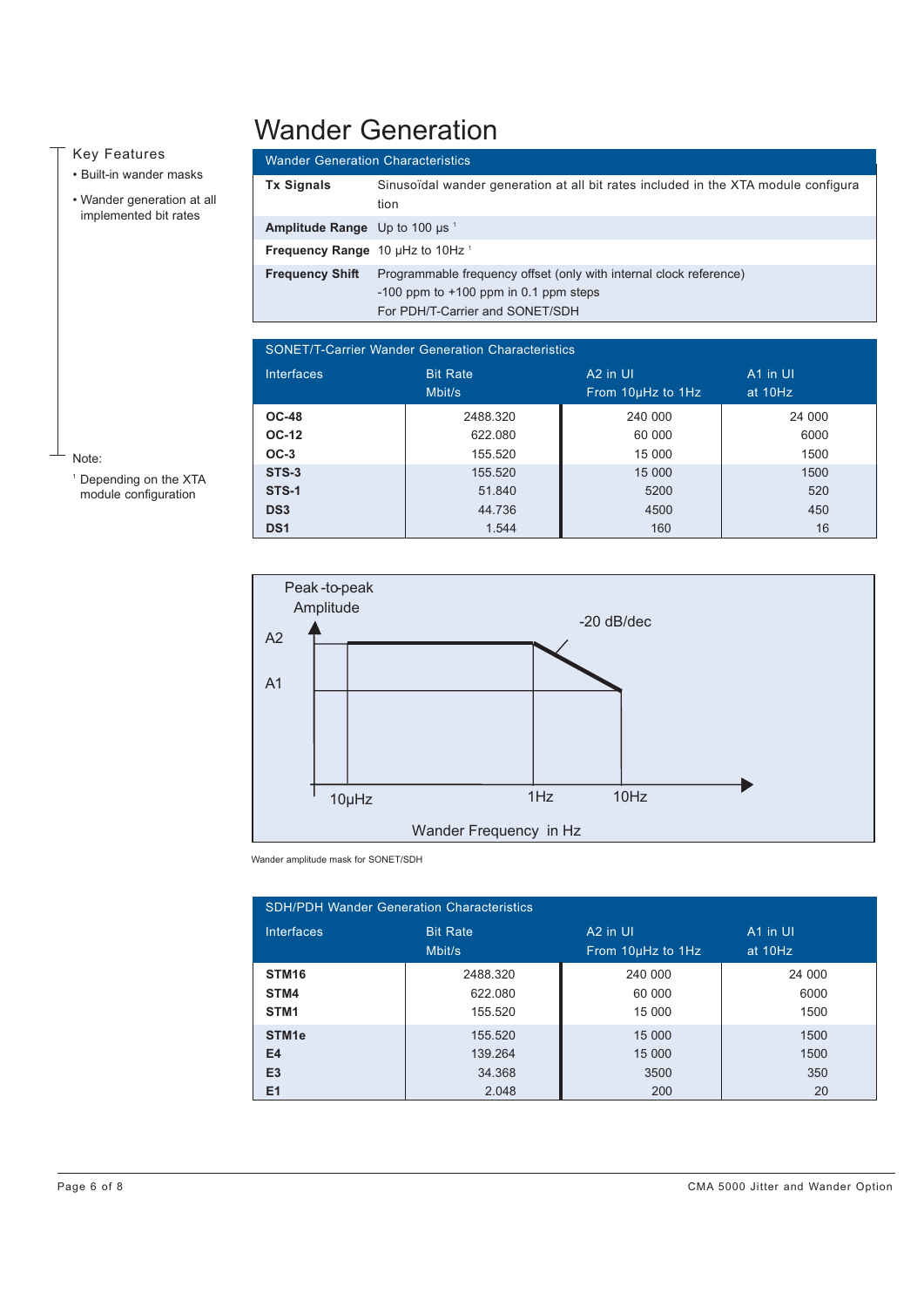## Wander Measurement

| <b>Wander Analyzer Characteristics</b>                                                      |                                                                                                                                                                                                                                                                                                                 |  |
|---------------------------------------------------------------------------------------------|-----------------------------------------------------------------------------------------------------------------------------------------------------------------------------------------------------------------------------------------------------------------------------------------------------------------|--|
| <b>Rx Signals</b>                                                                           | Wander measurement at all bit rates in SONET/SDH included in the XTA module<br>configuration<br>Signal Qualification ensures that the incoming signal is in acceptable operating range<br>before starting a wander measurement, by checking:<br>• Optical/electrical power<br>• Frequency shift (up to 100 ppm) |  |
| Alarms and Errors Alarms and errors are analyzed in real time during the jitter measurement |                                                                                                                                                                                                                                                                                                                 |  |
| <b>Analysis</b>                                                                             | . SDH alarm events: LOS, LOF, OOF, MS-AIS, MS-RDI, AU-AIS, HP-RDI, TU-AIS,<br>LP-RDI, AIS, LSS                                                                                                                                                                                                                  |  |
|                                                                                             | . SONET alarm events: LOS, LOF, OOF, AIS-L, RDI-L, AIS-P, RDI-P, AIS-V, RDI-V, AIS,<br><b>LSS</b>                                                                                                                                                                                                               |  |
|                                                                                             | · SDH error events: B1, B2, MS-REI, B3, V5, HP-REI, LP-REI, LSS                                                                                                                                                                                                                                                 |  |
|                                                                                             | · SONET error events: B1, B2, REI-L, REI-P, V5, REI-V, LSS                                                                                                                                                                                                                                                      |  |
| <b>TIE (Time</b><br>Interval Error)                                                         | Sample rate up to 100/s<br>Low pass filter at 10 Hz                                                                                                                                                                                                                                                             |  |
| <b>MTIE (Maximum</b>                                                                        | Measurement range: from 1µs up to 1s<br>Time Interval Error)Resolution: 0.1 ns                                                                                                                                                                                                                                  |  |
| <b>Relative Time</b><br><b>Interval Error)</b>                                              | <b>MRTIE (Maximum</b> If the reference clock is unavailable when analysing wander signals, the MTIE analysis<br>may have a superimposed frequency offset.<br>This offset is removed in MRTIE analysis.                                                                                                          |  |
| <b>TDEV (Time</b><br><b>DEViation</b> )                                                     | Measurement range: 10 <sup>5</sup> ns<br>Resolution: 0.01 ns                                                                                                                                                                                                                                                    |  |
| <b>Reference Clock</b><br>Signal                                                            | • External: for wander analysis with XTA modules, it is recommended to provide a<br>reference clock with very high accuracy <sup>1&amp;2</sup><br>• Internal frequency: stratum 3 (10MHz)                                                                                                                       |  |
| <b>Results</b>                                                                              | TIE, MTIE, MRTIE, TDEV are displayed in a graphical and tabular result presentation<br>Calculation of MTIE and TDEV are in real time<br>Frequency offset is displayed<br>Graphical mode is user adjustable with zoom In/Out                                                                                     |  |

Key Features

- Built-in calculation and presentation of the MTIE, TDEV and MRTIE wander performance parameters
- Internal stratum 3 clock used when no external reference available

- Note:

- <sup>1</sup> No external reference clock source is required for jitter measurement
- <sup>2</sup> External clock 75 Ohms BNC connector: 2MHz, 1.5MHz or 10MHz. Received E1 or DS1 if the analyzed signal is different